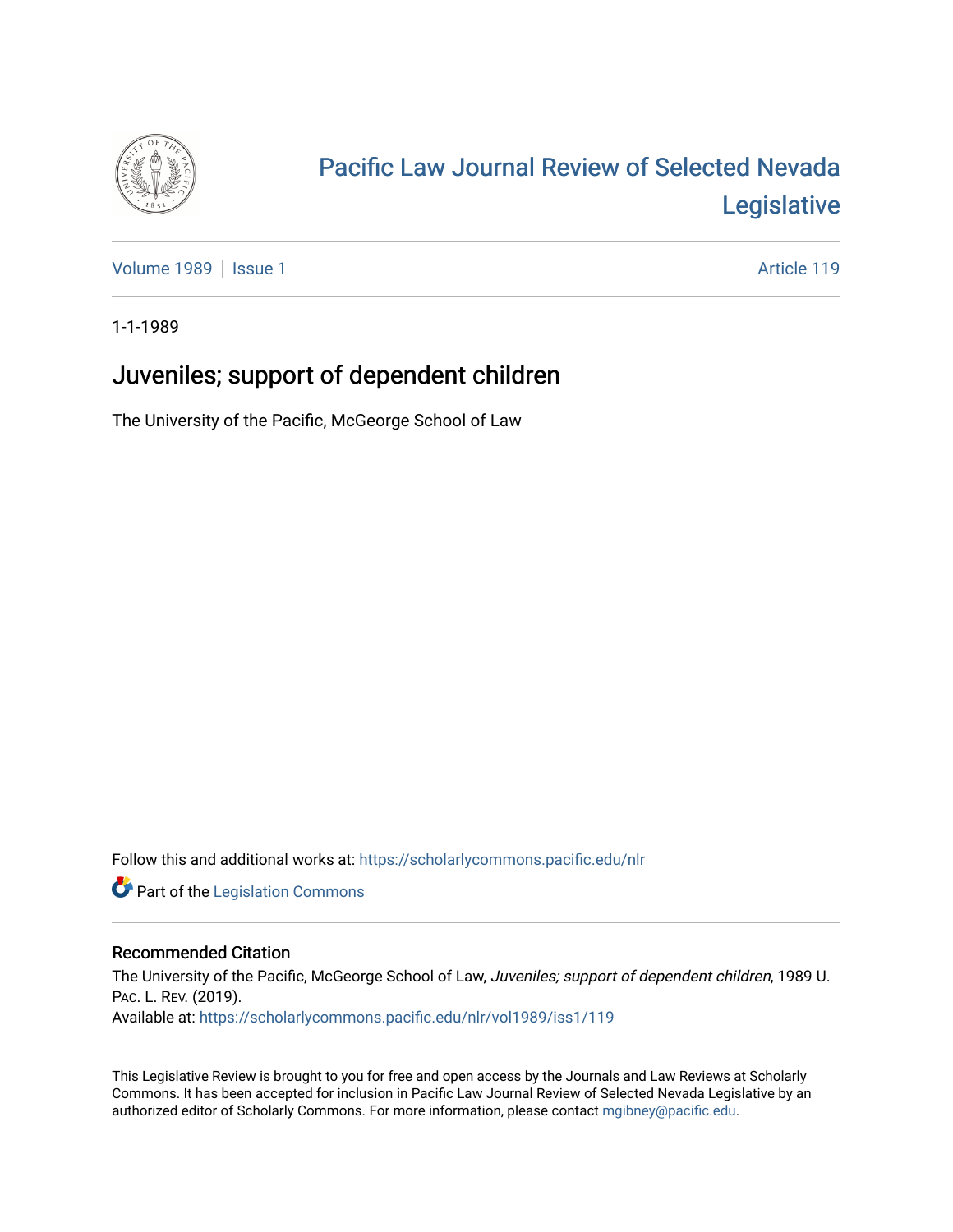#### **Juveniles; publication of offender's names**

NEv. REv. STAT. § 62.355 (amended). AB 576 (Price); 1989 STAT. Ch. 381

Under existing law, the name of a juvenile offender may not be publicized unless the juvenile has committed two prior offenses and is charged with a third offense.<sup>1</sup> Chapter 381 provides that a child's name may be publicly released if the child has committed one prior offense that resulted in death or serious bodily harm, and if the offense would be a felony if committed by an adult.2

DA

#### **Juveniles; support of dependent children**

NEv. REv. STAT. § 425.\_ (new). AB 758 (Committee on Judiciary); 1989 STAT. Ch. 711

Under existing law, a custodial parent, $\frac{1}{1}$  in the absence of a court order, may bring an action to recover a portion of the cost of care, support, education, and maintenance from the other parent.<sup>2</sup> Under Chapter 711, if there is no court order establishing support of a dependent child,<sup>3</sup> the Chief<sup>4</sup> of the Program for the Enforcement of

<sup>1.</sup> NEv. REv. STAT. § 62.355 (1987) (amended by 1989 Nev. Stat. ch. 381, sec. 1, at 810) (the court may issue a written order allowing publication of the child's name). The offense the juvenile is charged with must be one that would be a felony if committed by an adult. *Id.* The purpose of the statute is to protect the privacy of juveniles in correctional institutions and to encourage confidentiality. 348 Op. Att'y Gen. 10 (1966).

<sup>2. 1989</sup> Nev. Stat. ch. 381, sec. 1, at 810 (amending NEv. REv. STAT. § 62.355). *But cf.*  68 Op. Att'y Gen. 23, n.2 (1972) Since the primary purpose of juvenile correctional facilities is to rehabilitate rather than punish, records should be kept confidential unless there is a legitimate overriding interest in their disclosure. Id.

I. See Nev. Rev. Stat. § 125A.040 9 (1987) (defining physical custody as the actual possession and control of the child).

<sup>2.</sup> *Id.* § 125B.030 (1987).

<sup>3.</sup> *See* NEV. REv. STAT. § 425.300 (1987) (a dependent child is any person who is not emancipated, self-supporting, or a member of the Armed Forces of the United States, and who is either less than 21 years old and receives or has received assistance from the Welfare Division, or who is less than 18 years old and for whom the Welfare Division must secure support or establish paternity).

<sup>4.</sup> *See* 1989 Nev. Stat. ch. 711, sec. 2, at 1634 (enacting NEV. REV. STAT. § 425.........) (defining Chief as the chief of the program).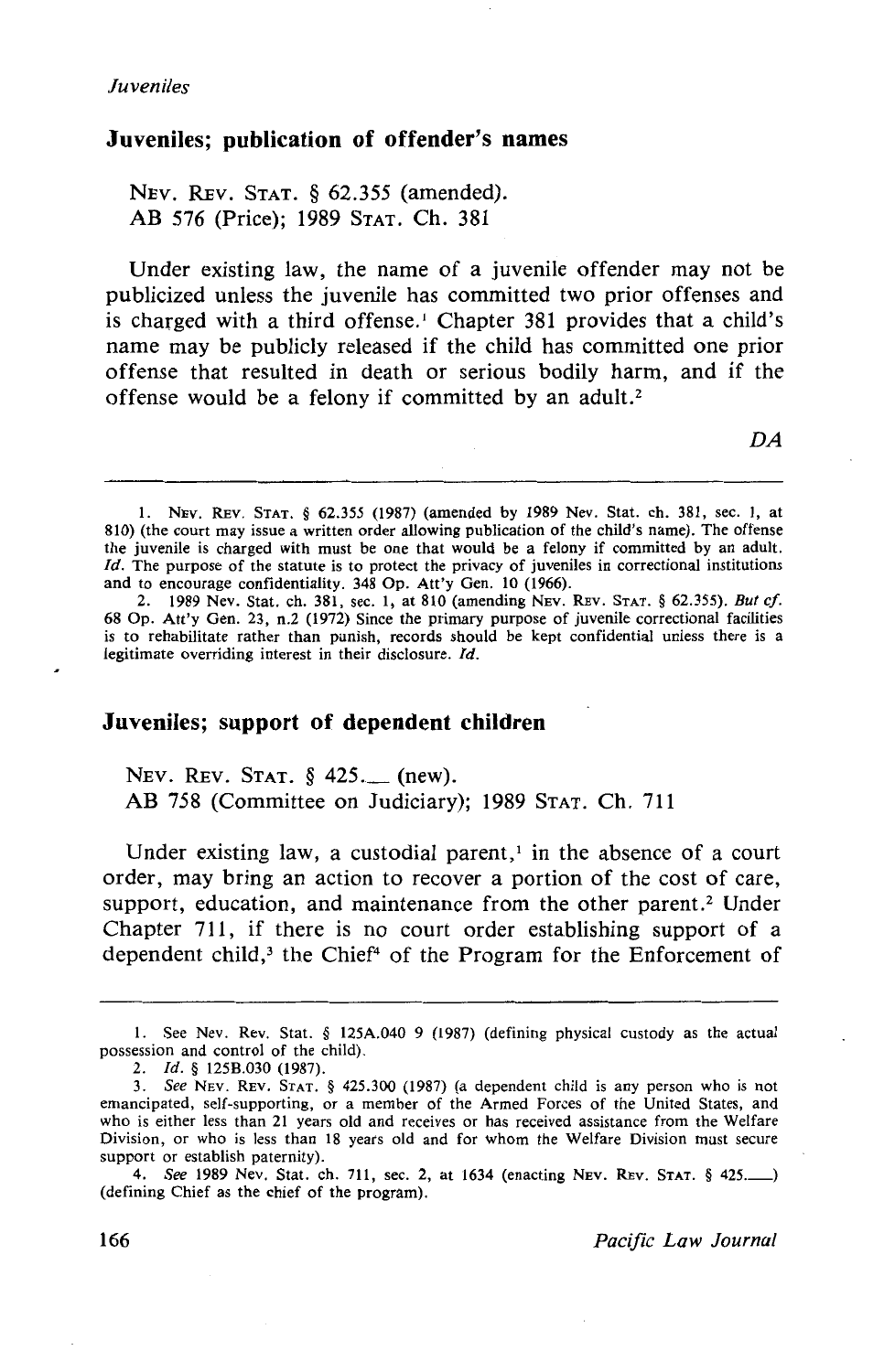Dependent Child Support (Chief) may initiate proceedings to order child support or establish paternity by issuing a notice and finding of financial responsibility to a parent from whom support is sought. *<sup>5</sup>* The non-custodial parent may request a conference to negotiate the amount of support and health care coverage,<sup>6</sup> or make a written objection to the notice and finding of financial responsibility and request a hearing.<sup>7</sup> An individual receiving a notice alleging paternity and child support responsibility can make a written response denying paternity and requesting a hearing. <sup>8</sup>

5. 1989 Nev. Stat. ch. 711, sees. 7, 21, at 1634-41 (enacting NEv. REv. STAT. § 425..................). The Chief may issue a notice and finding of financial responsibility if the Welfare Division has been assigned the right to child support and has made a payment of public assistance.  $Id$ . Also, the program must have received an application for services to enforce payment of support from a person who is not receiving public assistance, or the program must have received a written request to enforce a support obligation of a dependent child from an agency responsible for administering the Federal Child Support Enforcement Act of another state. *Id. See* NEv. REv. STAT. § 425.350 3 (1987) (by accepting public assistance, either for one's self or another, the recipient is deemed to have assigned to the Welfare Division all rights of support from any other person). The amount of assigned rights of support cannot exceed the amount of public assistance received or to be received. Id. See also id. § 125B.150 1 (1987) (the District Attorney must take necessary action to establish parentage, and take legal action against a deserting parent when requested by the custodial parent or public agency providing assistance to the custodial parent or child); 42 U .S.C. § 651 (1984) (establishing federal funding for enforcing child and spousal support, locating absent parents, and determining paternity); 1989 Nev. Stat. ch. 711, sees. 8-9, at 1634-35 (enacting NEv. REv. STAT. § 425.\_) (detailing statements required to be included within notices of child support and alleged paternity). The statement of the monthly support required must be computed in accordance with Nevada Revised Statutes section 1258.070. *!d.* A statement of accrued debt owed to a public agency **\_\_and** arrearages sought must be included in a notice of child support. Id. See id. secs. 4, at 1634 (enacting NEV. REV. STAT. § 425...........) (defining debt as the amount of money owed for dependent child support, as established by court order or order entered by the hearing officer), 3, at 1634 (enacting NEV. REV. STAT.  $\S$  425...........) (defining court as the district court or any other judicial or administrative procedure established in this or any other state or territory or the District of Columbia to facilitate collection of child support obligations). Service of notice must be made in the same manner as a service of summons in a civil action. *Id.* sec. 7, at 1634 (enacting Nev. Rev. STAT. § 425..........). A notice for child support may also be served by certified mail, return receipt requested. Id. A notice involving the establishment of paternity may also be served by registered mail with proof of receipt by the sought-after parent. Id. Compare 1989 Nev. Stat. ch. 711, sec. 7-25, at 1635-41 (enacting Nev. Rev. STAT. § 425..........) (establishing procedures the Chief may initiate in pursuit of child support) with 1989 Nev. Stat. ch. 445, sec. 1, at 956 (amending NEv. REv. STAT. § 3.405) (requiring a court appointed master to issue a temporary child support order while establishing and enforcing child support obligations).

6. See id. sec. 8, at 1634 (enacting NEV. REV. STAT.  $\S$  425.  $\Box$ ) (if during the conference no agreement is reached, a hearing must be held).

7. *!d.* If no response is made within 20 days, a hearing officer may enter an order for child support in accordance with the notice and finding of financial responsibility.  $Id$ . An order establishing child support issued by a hearing officer must be approved by a district court before it can be enforced. *Id.* sec. 13, at 1639 (enacting NEV. REV. STAT. § 425..........).

8. *Id.* secs. 9, 15, at 1635-39 (enacting Nev. Rev. STAT. § 425...........). Failure of an alleged parent or parent to make a written response denying paternity and requesting a hearing within 20 days may result in a hearing officer entering an order establishing legal paternity, support for the dependent child, or both. Id. See id. sec. 10, at 1636 (enacting NEV. REV. STAT. § 425. (establishing the necessary elements for an order determining child support). An order establishing legal paternity, issued by a hearing officer, must be approved by a district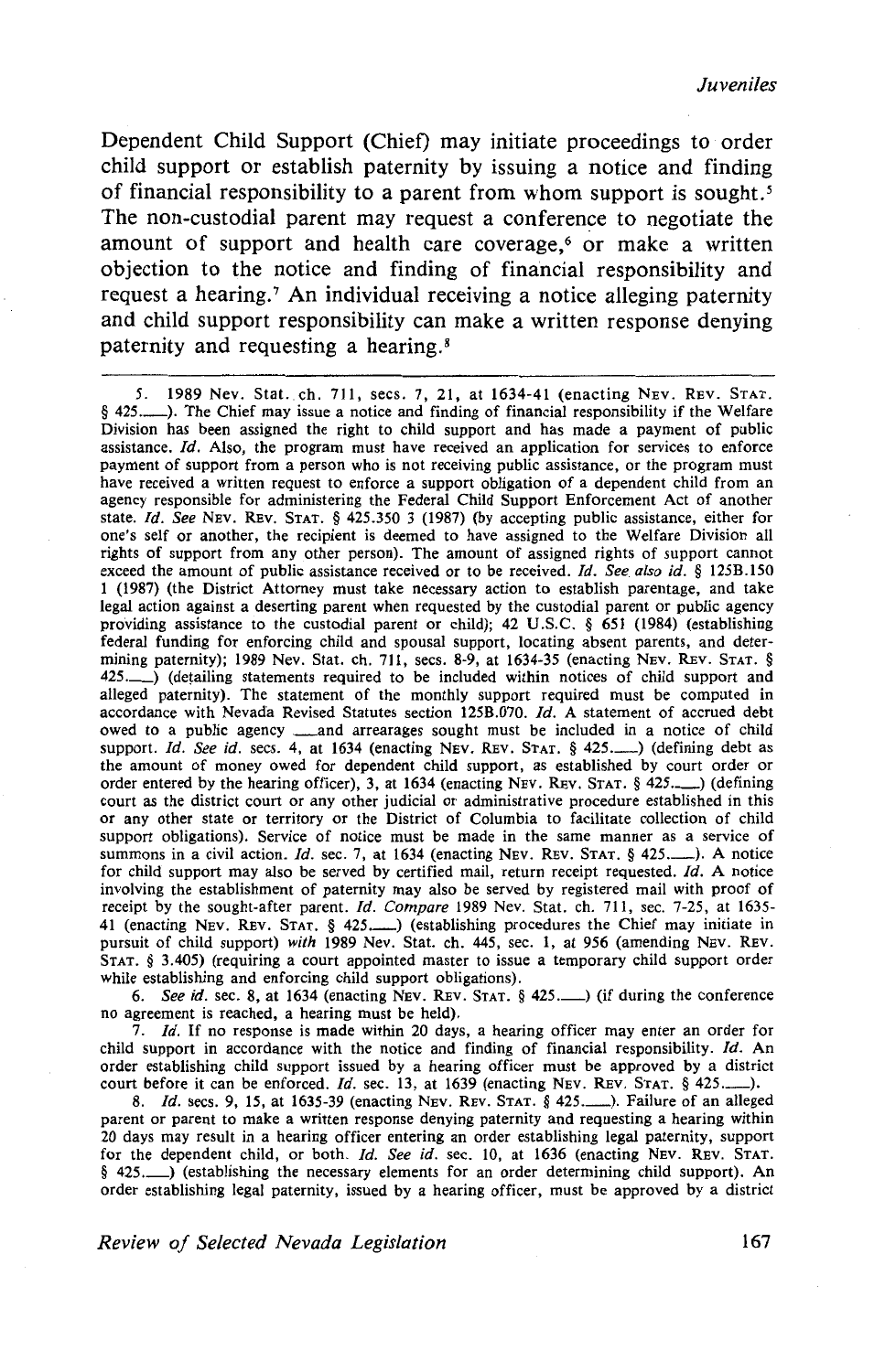If a hearing is requested by a parent or alleged parent within the specified time, a hearing must be held.<sup>9</sup> The hearing must be conducted by a hearing officer<sup>10</sup> according to the provisions of the Administrative Procedure Act.<sup>11</sup> If hearing issues are too complex or beyond the competence of the hearing officer, the officer may certify the proceedings to the district court and issue a temporary support order. 12 In hearings involving the determination of paternity, the hearing officer may enter an order establishing paternity if both parents sign affidavits or other sworn statements that the male parent is the father of the child and paternity has not been previously established. 13 The hearing officer also has authority to order blood tests or tests for the genetic identification of the child, mother, and alleged father.<sup>14</sup> If paternity remains at issue subsequent to the blood tests or tests for genetic identification, the hearing officer must certify this issue to the district court. <sup>15</sup>

If a hearing results in an order being issued, either party may file written objections to the order.<sup>16</sup> If no objection is filed and the order is not clearly erroneous, judgment may be entered thereon.<sup>17</sup>

court before it can be in full force. Id. sec. 13, at 1637 (enacting NEV. REV. STAT.  $$425...$ .

9. *Id.* sec. 10, at 1636 (enacting NEV. REV. STAT. § 425...........). Notice of the hearing must be sent to the parent or alleged parent by regular mail. *Id.* 

10. *Id.* sec. 12, at 1637 (enacting NEv. REv. STAT. § 425.\_). A hearing officer is appointed by the Administrator of the Department of Human Resources (Administrator). Id. Upon recommendation of the Administrator, the State Welfare Board must adopt regulations and duties of the hearing officer. *Id.* The hearing officer, subject to approval by the district court, may require health care coverage, collect support for a dependent child, establish paternity, and establish, modify, or terminate an amount of support for a dependent child. Id. sec. 21, at 1641 (enacting NEV. REV. STAT. § 425..........). The Administrator, subject to approval of the State Welfare Board, may adopt regulations and take actions necessary to enforce Chapter 711. Jd.

11. *Id.* sec. 12, at 1637 (enacting NEV. REV. STAT. § 425..........). The judicial review of any hearing decision is also subject to the provisions of the Administrative Procedure Act. *!d. See*  NEv. REv. STAT. ch. 233B (Administrative Procedure Act).

12. 1989 Nev. Stat. ch. 711, sec. 24, at 1641 (enacting NEv. REv. STAT. § 425.\_). The district court must receive the temporary support and hold it until the case is finally resolved.  $Id$ . In court proceedings where the matter has been certified to the district court by the hearing officer, the plaintiff or petitioner must be represented by the district attorney of the county in which the district court sits. *ld.* sec. 25, at 1641 (enacting NEv. REV. STAT. § 425.\_). If the matter has not been certified, the case may be presented by a program employee or the office of the district attorney. *Id.* 

13. *Id.* sec. 15, at 1639 (enacting Nev. Rev. STAT. § 425.........).

14. *!d.* sec. 16, at 1639 (enacting NEv. REv. STAT. § 425.\_) (test must be ordered if paternity is at issue).

15. *See id.* sec. 17, at 1639 (enacting NEV. REV. STAT. § 425...) (establishing requirements for certification to a district court and procedures for the district court to follow).

16. *!d.* sec. 18, at 1640 (enacting NEv. REv. STAT. § 425.\_). Objections must be filed in district court and served upon the other party within 10 days of receipt of the order. *Id.* The district court must review the matter. *!d.* 

17. *Id.* sec. 18, at 1640 (enacting Nev. Rev. STAT. § 425.........).